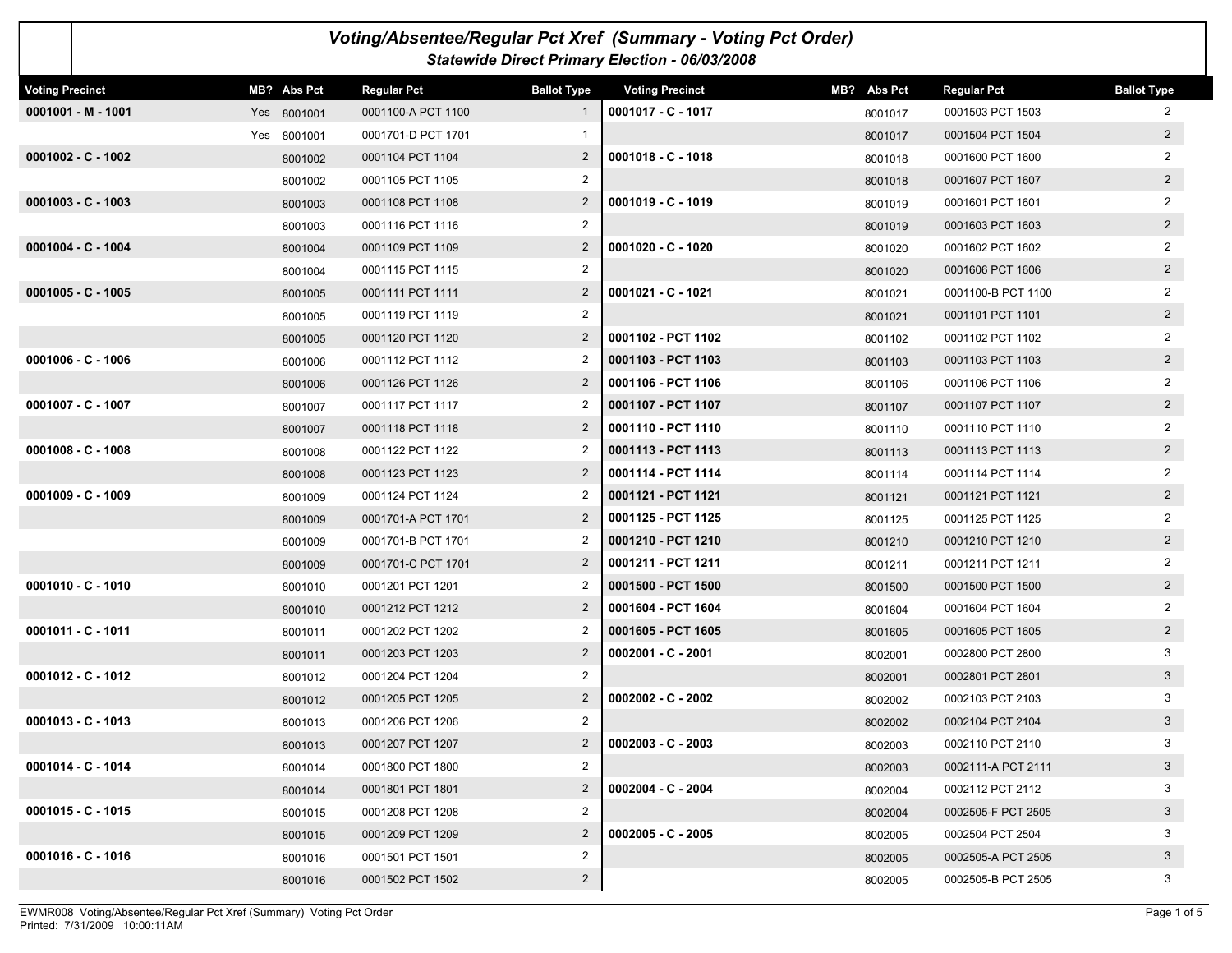| <b>Voting Precinct</b> | MB? Abs Pct |             | <b>Regular Pct</b> | <b>Ballot Type</b> | <b>Voting Precinct</b> | MB? Abs Pct | <b>Regular Pct</b> | <b>Ballot Type</b> |
|------------------------|-------------|-------------|--------------------|--------------------|------------------------|-------------|--------------------|--------------------|
| $0002005 - C - 2005$   |             | 8002005     | 0002506-A PCT 2506 | 3                  | 0002021 - M - 2021     | Yes 8002021 | 0002400-A PCT 2400 | 5 <sup>5</sup>     |
|                        |             | 8002005     | 0002506-C PCT 2506 | 3                  | $0002022 - C - 2022$   | 8002022     | 0002400-B PCT 2400 | 6                  |
| $0002006 - C - 2006$   |             | 8002006     | 0002200 PCT 2200   | $\mathbf{3}$       |                        | 8002022     | 0002401 PCT 2401   | $6\overline{6}$    |
|                        |             | 8002006     | 0002203-B PCT 2203 | 3                  | $0002023 - M - 2023$   | Yes 8002023 | 0002500-C PCT 2500 | $\overline{7}$     |
| $0002007 - C - 2007$   |             | 8002007     | 0002202 PCT 2202   | 3                  | 0002024 - M - 2024     | Yes 8002024 | 0002903-C PCT 2903 | $7^{\circ}$        |
|                        |             | 8002007     | 0002204-B PCT 2204 | 3                  | 0002025 - M - 2025     | Yes 8002025 | 0002803 PCT 2803   | 8                  |
| $0002008 - C - 2008$   |             | 8002008     | 0002208 PCT 2208   | $\mathbf{3}$       |                        | Yes 8002025 | 0002902-B PCT 2902 | 8                  |
|                        |             | 8002008     | 0002209 PCT 2209   | 3                  |                        | Yes 8002025 | 0002903-D PCT 2903 | 8                  |
| $0002009 - C - 2009$   |             | 8002009     | 0002210 PCT 2210   | 3                  | 0002101 - PCT 2101     | 8002101     | 0002101 PCT 2101   | $\mathbf{3}$       |
|                        |             | 8002009     | 0002211 PCT 2211   | 3                  | 0002102 - PCT 2102     | 8002102     | 0002102 PCT 2102   | 3                  |
| $0002010 - C - 2010$   |             | 8002010     | 0002212 PCT 2212   | 3                  | 0002107 - PCT 2107     | 8002107     | 0002107 PCT 2107   | 3 <sup>1</sup>     |
|                        |             | 8002010     | 0002213 PCT 2213   | 3                  | 0002108 - PCT 2108     | 8002108     | 0002108 PCT 2108   | 3                  |
| 0002011 - C - 2011     |             | 8002011     | 0002500-A PCT 2500 | 3                  | 0002109 - PCT 2109     | 8002109     | 0002109 PCT 2109   | 3 <sup>1</sup>     |
|                        |             | 8002011     | 0002500-B PCT 2500 | 3                  | 0002201 - PCT 2201     | 8002201     | 0002201 PCT 2201   | 3                  |
|                        |             | 8002011     | 0002501 PCT 2501   | 3                  | 0002205 - PCT 2205     | 8002205     | 0002205 PCT 2205   | $\mathbf{3}$       |
| $0002012 - C - 2012$   |             | 8002012     | 0002502 PCT 2502   | 3                  | 0002206 - PCT 2206     | 8002206     | 0002206 PCT 2206   | 3                  |
|                        |             | 8002012     | 0002503 PCT 2503   | $\mathbf{3}$       | 0002207 - PCT 2207     | 8002207     | 0002207 PCT 2207   | 3 <sup>1</sup>     |
| $0002013 - C - 2013$   |             | 8002013     | 0002600 PCT 2600   | 3                  | 0002301 - PCT 2301     | 8002301     | 0002301 PCT 2301   | 3                  |
|                        |             | 8002013     | 0002602 PCT 2602   | 3                  | 0002302 - PCT 2302     | 8002302     | 0002302 PCT 2302   | $\mathbf{3}$       |
| 0002014 - M - 2014     |             | Yes 8002014 | 0002603 PCT 2603   | 3                  | 0002303 - PCT 2303     | 8002303     | 0002303 PCT 2303   | 3                  |
| $0002015 - M - 2015$   |             | Yes 8002015 | 0002700 PCT 2700   | 3                  | 0002304 - PCT 2304     | 8002304     | 0002304 PCT 2304   | 3 <sup>1</sup>     |
|                        |             | Yes 8002015 | 0002802-C PCT 2802 | 3                  | 0002305 - PCT 2305     | 8002305     | 0002305 PCT 2305   | 3                  |
|                        |             | Yes 8002015 | 0002903-A PCT 2903 | 3                  | 0002306 - PCT 2306     | 8002306     | 0002306 PCT 2306   | 3 <sup>1</sup>     |
|                        |             | Yes 8002015 | 0002904-A PCT 2904 | 3                  | 0002402 - PCT 2402     | 8002402     | 0002402 PCT 2402   | 6                  |
| 0002016 - M - 2016     |             | Yes 8002016 | 0002111-B PCT 2111 | 4                  | 0002601 - PCT 2601     | 8002601     | 0002601 PCT 2601   | 3 <sup>1</sup>     |
|                        |             | Yes 8002016 | 0002203-A PCT 2203 |                    | 0002701 - PCT 2701     | 8002701     | 0002701 PCT 2701   | 3                  |
|                        |             | Yes 8002016 | 0002204-A PCT 2204 | $\overline{4}$     | 0002907 - PCT 2907     | 8002907     | 0002907 PCT 2907   | $\overline{4}$     |
|                        |             | Yes 8002016 | 0002505-C PCT 2505 |                    | 0002908 - PCT 2908     | 8002908     | 0002908 PCT 2908   | 4                  |
|                        |             | Yes 8002016 | 0002505-D PCT 2505 | 4                  | $0003001 - C - 3001$   | 8003001     | 0003100 PCT 3100   | 9                  |
|                        |             | Yes 8002016 | 0002505-E PCT 2505 | 4                  |                        | 8003001     | 0003101 PCT 3101   | 9                  |
|                        |             | Yes 8002016 | 0002506-B PCT 2506 | 4                  | $0003002 - C - 3002$   | 8003002     | 0003102 PCT 3102   | 9                  |
| $0002017 - M - 2017$   |             | Yes 8002017 | 0002802-A PCT 2802 | 4                  |                        | 8003002     | 0003103 PCT 3103   | 9                  |
|                        |             | Yes 8002017 | 0002802-B PCT 2802 | $\overline{4}$     | $0003003 - C - 3003$   | 8003003     | 0003201 PCT 3201   | 9                  |
| $0002018 - C - 2018$   |             | 8002018     | 0002902-A PCT 2902 | 4                  |                        | 8003003     | 0003209 PCT 3209   | 9                  |
| $0002019 - C - 2019$   |             | 8002019     | 0002903-B PCT 2903 | 4                  | $0003004 - C - 3004$   | 8003004     | 0003215 PCT 3215   | 9                  |
|                        |             | 8002019     | 0002906 PCT 2906   | 4                  |                        | 8003004     | 0003217 PCT 3217   | 9                  |
| $0002020 - C - 2020$   |             | 8002020     | 0002904-B PCT 2904 | 4                  | $0003005 - C - 3005$   | 8003005     | 0003202 PCT 3202   | 9                  |
|                        |             | 8002020     | 0002905 PCT 2905   | 4                  |                        | 8003005     | 0003203 PCT 3203   | 9                  |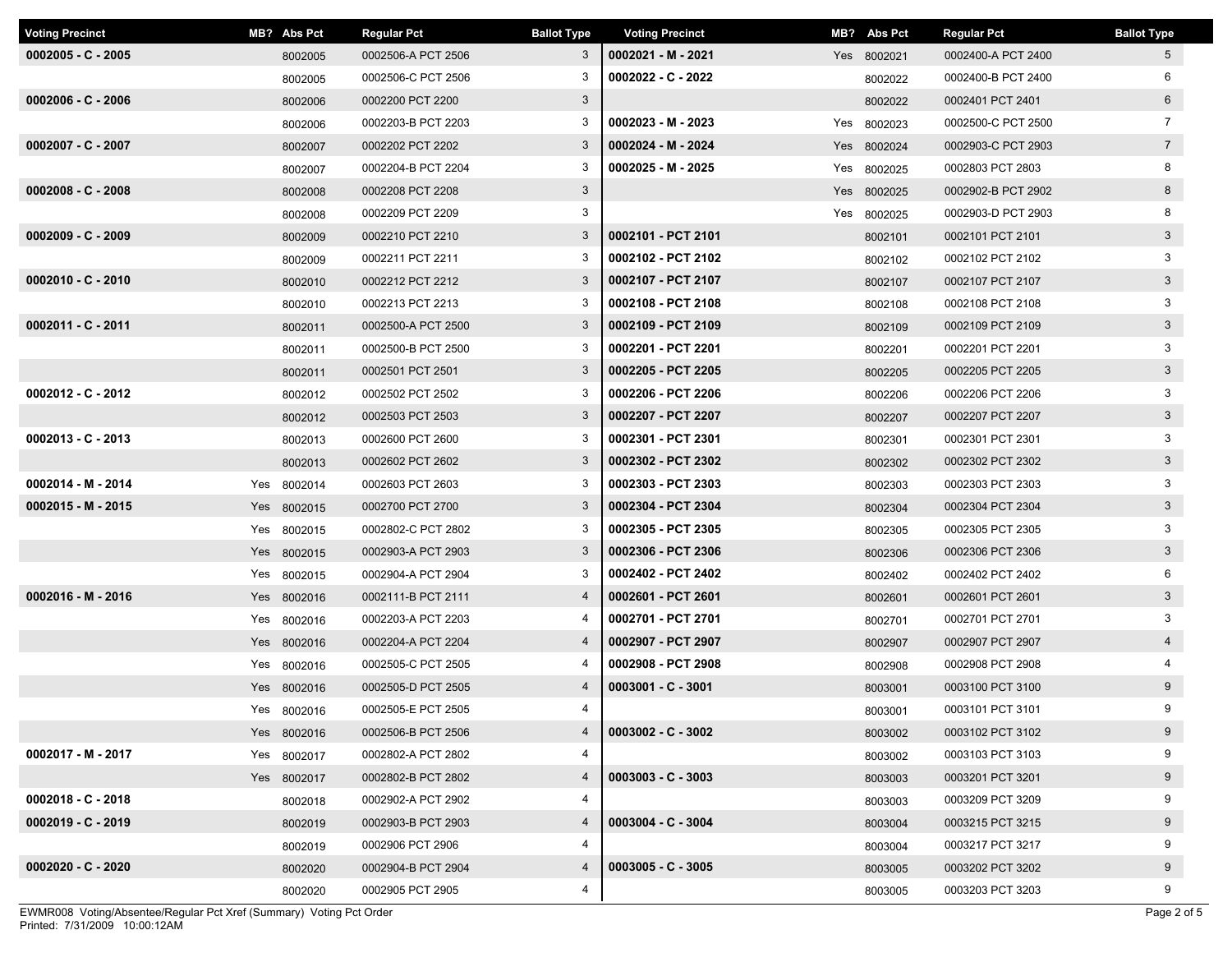| <b>Voting Precinct</b> | MB? Abs Pct | <b>Regular Pct</b> | <b>Ballot Type</b> | <b>Voting Precinct</b> | MB? Abs Pct | <b>Regular Pct</b> | <b>Ballot Type</b> |
|------------------------|-------------|--------------------|--------------------|------------------------|-------------|--------------------|--------------------|
| $0003006 - C - 3006$   | 8003006     | 0003205 PCT 3205   | 9                  | 0003401 - PCT 3401     | 8003401     | 0003401 PCT 3401   | 10 <sup>°</sup>    |
|                        | 8003006     | 0003206 PCT 3206   | 9                  | 0003402 - PCT 3402     | 8003402     | 0003402 PCT 3402   | 10                 |
| $0003007 - C - 3007$   | 8003007     | 0003208 PCT 3208   | 9                  | 0003503 - PCT 3503     | 8003503     | 0003503 PCT 3503   | 9                  |
|                        | 8003007     | 0003210 PCT 3210   | 9                  | 0003600 - PCT 3600     | 8003600     | 0003600 PCT 3600   | 9                  |
| $0003008 - C - 3008$   | 8003008     | 0003211 PCT 3211   | 9                  | 0003601 - PCT 3601     | 8003601     | 0003601 PCT 3601   | 9                  |
|                        | 8003008     | 0003214 PCT 3214   | 9                  | 0003602 - PCT 3602     | 8003602     | 0003602 PCT 3602   | 9                  |
| $0003009 - C - 3009$   | 8003009     | 0003212 PCT 3212   | 9                  | 0003704 - PCT 3704     | 8003704     | 0003704 PCT 3704   | 9                  |
|                        | 8003009     | 0003213 PCT 3213   | 9                  | 0003705 - PCT 3705     | 8003705     | 0003705 PCT 3705   | 9                  |
| $0003010 - C - 3010$   | 8003010     | 0003800 PCT 3800   | 9                  | $0004001 - C - 4001$   | 8004001     | 0004100 PCT 4100   | 11                 |
|                        | 8003010     | 0003801 PCT 3801   | 9                  |                        | 8004001     | 0004102 PCT 4102   | 11                 |
| 0003011 - C - 3011     | 8003011     | 0003307 PCT 3307   | 9                  | $0004002 - M - 4002$   | Yes 8004002 | 0004104 PCT 4104   | 11                 |
|                        | 8003011     | 0003308 PCT 3308   | 9                  |                        | Yes 8004002 | 0004200-B PCT 4200 | 11                 |
| $0003012 - C - 3012$   | 8003012     | 0003500 PCT 3500   | 9                  |                        | Yes 8004002 | 0004250 PCT 4250   | 11                 |
|                        | 8003012     | 0003507 PCT 3507   | 9                  |                        | Yes 8004002 | 0004306-G PCT 4306 | 11                 |
| $0003013 - C - 3013$   | 8003013     | 0003502 PCT 3502   | 9                  | $0004003 - M - 4003$   | Yes 8004003 | 0004201 PCT 4201   | 11                 |
|                        | 8003013     | 0003506 PCT 3506   | 9                  | $0004004 - C - 4004$   | 8004004     | 0004202 PCT 4202   | 11                 |
| 0003014 - C - 3014     | 8003014     | 0003501 PCT 3501   | 9                  |                        | 8004004     | 0004203 PCT 4203   | 11                 |
|                        | 8003014     | 0003508 PCT 3508   | 9                  | $0004005 - C - 4005$   | 8004005     | 0004303 PCT 4303   | 11                 |
| $0003015 - C - 3015$   | 8003015     | 0003504 PCT 3504   | 9                  |                        | 8004005     | 0004304 PCT 4304   | 11                 |
|                        | 8003015     | 0003505 PCT 3505   | 9                  | $0004006 - C - 4006$   | 8004006     | 0004305-A PCT 4305 | 11                 |
| $0003016 - C - 3016$   | 8003016     | 0003700 PCT 3700   | 9                  |                        | 8004006     | 0004305-B PCT 4305 | 11                 |
|                        | 8003016     | 0003706 PCT 3706   | 9                  |                        | 8004006     | 0004305-C PCT 4305 | 11                 |
| $0003017 - C - 3017$   | 8003017     | 0003701 PCT 3701   | 9                  |                        | 8004006     | 0004305-D PCT 4305 | 11                 |
|                        | 8003017     | 0003703 PCT 3703   | 9                  |                        | 8004006     | 0004305-E PCT 4305 | 11                 |
| $0003018 - M - 3018$   | Yes 8003018 | 0003702 PCT 3702   | 9                  | $0004007 - C - 4007$   | 8004007     | 0004402-A PCT 4402 | 11                 |
| 0003104 - PCT 3104     | 8003104     | 0003104 PCT 3104   | 9                  |                        | 8004007     | 0004402-B PCT 4402 | 11                 |
| 0003105 - PCT 3105     | 8003105     | 0003105 PCT 3105   | 9                  |                        | 8004007     | 0004402-C PCT 4402 | 11                 |
| 0003106 - PCT 3106     | 8003106     | 0003106 PCT 3106   | 9                  |                        | 8004007     | 0004403 PCT 4403   | 11                 |
| 0003107 - PCT 3107     | 8003107     | 0003107 PCT 3107   | 9                  | $0004008 - C - 4008$   | 8004008     | 0004700 PCT 4700   | 11                 |
| 0003204 - PCT 3204     | 8003204     | 0003204 PCT 3204   | 9                  |                        | 8004008     | 0004702 PCT 4702   | 11                 |
| 0003207 - PCT 3207     | 8003207     | 0003207 PCT 3207   | 9                  | $0004009 - C - 4009$   | 8004009     | 0004701 PCT 4701   | 11                 |
| 0003216 - PCT 3216     | 8003216     | 0003216 PCT 3216   | 9                  |                        | 8004009     | 0004705 PCT 4705   | 11                 |
| 0003301 - PCT 3301     | 8003301     | 0003301 PCT 3301   | 9                  |                        | 8004009     | 0004706 PCT 4706   | 11                 |
| 0003302 - PCT 3302     | 8003302     | 0003302 PCT 3302   | 9                  | $0004010 - C - 4010$   | 8004010     | 0004703 PCT 4703   | 11                 |
| 0003303 - PCT 3303     | 8003303     | 0003303 PCT 3303   | 9                  |                        | 8004010     | 0004704 PCT 4704   | 11                 |
| 0003304 - PCT 3304     | 8003304     | 0003304 PCT 3304   | 9                  | $0004011 - M - 4011$   | Yes 8004011 | 0004901 PCT 4901   | 11                 |
| 0003305 - PCT 3305     | 8003305     | 0003305 PCT 3305   | 9                  |                        | Yes 8004011 | 0004902 PCT 4902   | 11                 |
| 0003306 - PCT 3306     | 8003306     | 0003306 PCT 3306   | 9                  | $0004012 - C - 4012$   | 8004012     | 0004200-A PCT 4200 | 12                 |

Printed: 7/31/2009 10:00:12AM EWMR008 Voting/Absentee/Regular Pct Xref (Summary) Voting Pct Order Page 3 of 5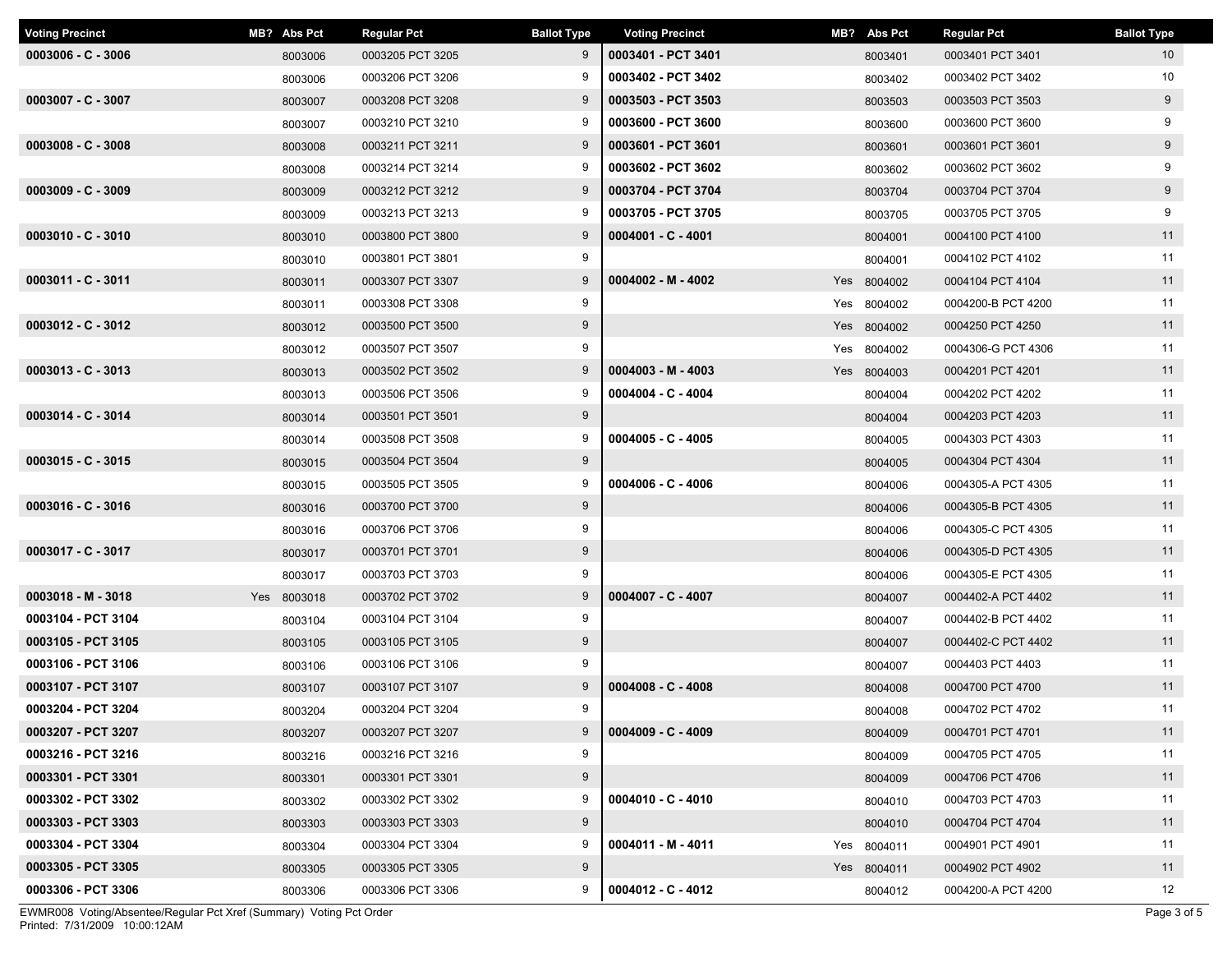| <b>Voting Precinct</b> | MB? Abs Pct | <b>Regular Pct</b> | <b>Ballot Type</b> | <b>Voting Precinct</b> | MB? Abs Pct | <b>Regular Pct</b> | <b>Ballot Type</b> |
|------------------------|-------------|--------------------|--------------------|------------------------|-------------|--------------------|--------------------|
| $0004012 - C - 4012$   | 8004012     | 0004200-C PCT 4200 | $12 \overline{ }$  | 0005202 - PCT 5202     | 8005202     | 0005202 PCT 5202   | 16                 |
| $0004013 - M - 4013$   | Yes 8004013 | 0004305-F PCT 4305 | 13                 | 0005203 - PCT 5203     | 8005203     | 0005203 PCT 5203   | 16                 |
| 0004014 - C - 4014     | 8004014     | 0004306-A PCT 4306 | 13                 | 0005204 - PCT 5204     | 8005204     | 0005204 PCT 5204   | 16                 |
|                        | 8004014     | 0004306-B PCT 4306 | 13                 | 0005205 - PCT 5205     | 8005205     | 0005205 PCT 5205   | 16                 |
|                        | 8004014     | 0004306-C PCT 4306 | 13                 | 0005206 - PCT 5206     | 8005206     | 0005206 PCT 5206   | 16                 |
|                        | 8004014     | 0004306-D PCT 4306 | 13                 | 0005207 - PCT 5207     | 8005207     | 0005207 PCT 5207   | 16                 |
|                        | 8004014     | 0004306-E PCT 4306 | 13                 | 0005208 - PCT 5208     | 8005208     | 0005208 PCT 5208   | 16                 |
|                        | 8004014     | 0004306-F PCT 4306 | 13                 | 0005209 - PCT 5209     | 8005209     | 0005209 PCT 5209   | 16                 |
|                        | 8004014     | 0004306-H PCT 4306 | 13                 | 0005211 - PCT 5211     | 8005211     | 0005211 PCT 5211   | 16                 |
|                        | 8004014     | 0004307 PCT 4307   | 13                 | 0005212 - PCT 5212     | 8005212     | 0005212 PCT 5212   | 16                 |
| $0004015 - M - 4015$   | Yes 8004015 | 0004402-D PCT 4402 | 14                 | 0005213 - PCT 5213     | 8005213     | 0005213 PCT 5213   | 16                 |
| $0004016 - C - 4016$   | 8004016     | 0004800-A PCT 4800 | 15                 | 0005214 - PCT 5214     | 8005214     | 0005214 PCT 5214   | 16                 |
| $0004017 - M - 4017$   | Yes 8004017 | 0004803 PCT 4803   | 15                 | 0005215 - PCT 5215     | 8005215     | 0005215 PCT 5215   | 16                 |
| $0004018 - M - 4018$   | Yes 8004018 | 0004800-B PCT 4800 | 11                 | 0005216 - PCT 5216     | 8005216     | 0005216 PCT 5216   | 16                 |
| 0004101 - PCT 4101     | 8004101     | 0004101 PCT 4101   | 11                 | 0005217 - PCT 5217     | 8005217     | 0005217 PCT 5217   | 16                 |
| 0004103 - PCT 4103     | 8004103     | 0004103 PCT 4103   | 11                 | 0005218 - PCT 5218     | 8005218     | 0005218 PCT 5218   | 16                 |
| 0004300 - PCT 4300     | 8004300     | 0004300 PCT 4300   | 11                 | 0005219 - PCT 5219     | 8005219     | 0005219 PCT 5219   | 16                 |
| 0004301 - PCT 4301     | 8004301     | 0004301 PCT 4301   | 11                 | 0005220 - PCT 5220     | 8005220     | 0005220 PCT 5220   | 16                 |
| 0004302 - PCT 4302     | 8004302     | 0004302 PCT 4302   | 11                 | 0005221 - PCT 5221     | 8005221     | 0005221 PCT 5221   | 16                 |
| 0004400 - PCT 4400     | 8004400     | 0004400 PCT 4400   | 11                 | 0005222 - PCT 5222     | 8005222     | 0005222 PCT 5222   | 16                 |
| 0004401 - PCT 4401     | 8004401     | 0004401 PCT 4401   | 11                 | 0005223 - PCT 5223     | 8005223     | 0005223 PCT 5223   | 16                 |
| 0004501 - PCT 4501     | 8004501     | 0004501 PCT 4501   | 11                 | 0005224 - PCT 5224     | 8005224     | 0005224 PCT 5224   | 16                 |
| 0004502 - PCT 4502     | 8004502     | 0004502 PCT 4502   | 11                 | 0005225 - PCT 5225     | 8005225     | 0005225 PCT 5225   | 16                 |
| 0004503 - PCT 4503     | 8004503     | 0004503 PCT 4503   | 11                 | 0005226 - PCT 5226     | 8005226     | 0005226 PCT 5226   | 16                 |
| 0004600 - PCT 4600     | 8004600     | 0004600 PCT 4600   | 11                 | 0005227 - PCT 5227     | 8005227     | 0005227 PCT 5227   | 16                 |
| 0004601 - PCT 4601     | 8004601     | 0004601 PCT 4601   | 11                 | 0005228 - PCT 5228     | 8005228     | 0005228 PCT 5228   | 16                 |
| 0004707 - PCT 4707     | 8004707     | 0004707 PCT 4707   | 11                 | 0005300 - PCT 5300     | 8005300     | 0005300 PCT 5300   | 16                 |
| 0004708 - PCT 4708     | 8004708     | 0004708 PCT 4708   | 11                 | 0005301 - PCT 5301     | 8005301     | 0005301 PCT 5301   | 16                 |
| 0004709 - PCT 4709     | 8004709     | 0004709 PCT 4709   | 11                 | 0005303 - PCT 5303     | 8005303     | 0005303 PCT 5303   | 16                 |
| 0004806 - PCT 4806     | 8004806     | 0004806 PCT 4806   | 15                 | 0005304 - PCT 5304     | 8005304     | 0005304 PCT 5304   | 16                 |
| $0005001 - C - 5001$   | 8005001     | 0005200 PCT 5200   | 16                 |                        |             |                    |                    |
|                        | 8005001     | 0005210 PCT 5210   | 16                 |                        |             |                    |                    |
| $0005002 - C - 5002$   | 8005002     | 0005302 PCT 5302   | 16                 |                        |             |                    |                    |
|                        | 8005002     | 0005305 PCT 5305   | 16                 |                        |             |                    |                    |
| 0005101 - PCT 5101     | 8005101     | 0005101 PCT 5101   | 16                 |                        |             |                    |                    |
| 0005102 - PCT 5102     | 8005102     | 0005102 PCT 5102   | 16                 |                        |             |                    |                    |
| 0005103 - PCT 5103     | 8005103     | 0005103 PCT 5103   | 16                 |                        |             |                    |                    |
| 0005201 - PCT 5201     | 8005201     | 0005201 PCT 5201   | 16                 |                        |             |                    |                    |

Printed: 7/31/2009 10:00:12AM EWMR008 Voting/Absentee/Regular Pct Xref (Summary) Voting Pct Order Page 4 of 5